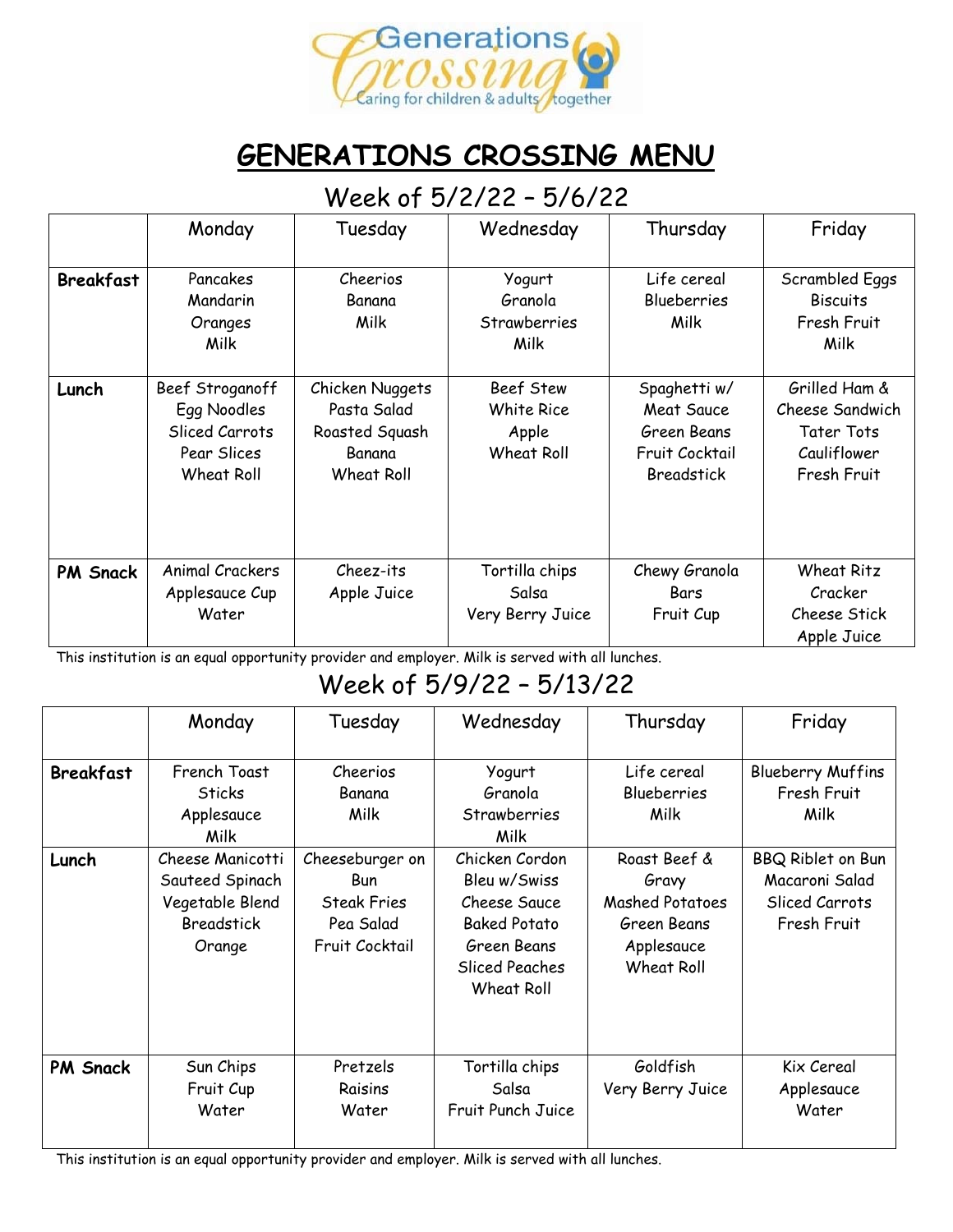

## **GENERATIONS CROSSING MENU**

#### Week of 5/16/22 - 5/20/22

|                  | Monday                                                                          | Tuesday                                                                | Wednesday                                                                                | Thursday                                                                                              | Friday                                                                                         |
|------------------|---------------------------------------------------------------------------------|------------------------------------------------------------------------|------------------------------------------------------------------------------------------|-------------------------------------------------------------------------------------------------------|------------------------------------------------------------------------------------------------|
| <b>Breakfast</b> | Pancakes<br>Mandarin<br>Oranges<br>Milk                                         | Cheerios<br>Banana<br>Milk                                             | Yogurt<br>Granola<br>Strawberries<br>Milk                                                | Life cereal<br><b>Blueberries</b><br>Milk                                                             | Scrambled Eggs<br><b>Biscuits</b><br>Fresh Fruit<br>Milk                                       |
| Lunch            | Mac & Cheese<br>w/ Ham<br><b>Tossed Salad</b><br>Pineapple<br><b>Wheat Roll</b> | Steak & Cheese<br>Potato Wedges<br>Roasted Vegetable<br>Blend<br>Apple | Alice Spring's<br>Chicken<br>Roasted Potatoes<br>Carrots<br>Fruit Cocktail<br>Wheat Roll | Cheese Ravioli<br><b>Baked Sweet</b><br>Potato<br><b>Braised Cabbage</b><br>Pear Slices<br>Wheat Roll | Soft Shell Tacos<br>Lettuce, Tomato,<br>Cheese<br>Spanish Rice<br>Confetti Corn<br>Fresh Fruit |
| PM Snack         | Teddy Grahams<br>Apple Juice                                                    | Tortilla chips<br>Salsa<br>Fruit Punch Juice                           | Chewy Granola<br>Bars<br>Fruit Cup                                                       | <b>Wheat Crackers</b><br>Cheese<br>Very Berry Juice                                                   | Sun Chips<br>Raisins<br>Water                                                                  |

This institution is an equal opportunity provider and employer. Milk is served with all lunches.

#### Week of 5/23/22 - 5/27/22

|                  | Monday                                                                                           | Tuesday                                                                                         | Wednesday                                                     | Thursday                                                                     | Friday                                                                                      |
|------------------|--------------------------------------------------------------------------------------------------|-------------------------------------------------------------------------------------------------|---------------------------------------------------------------|------------------------------------------------------------------------------|---------------------------------------------------------------------------------------------|
| <b>Breakfast</b> | French Toast Sticks<br>Applesauce<br>Milk                                                        | Cheerios<br>Banana<br>Milk                                                                      | Yogurt<br>Granola<br><b>Strawberries</b><br>Milk              | Life cereal<br><b>Blueberries</b><br>Milk                                    | <b>Blueberry Muffins</b><br>Fresh Fruit<br>Milk                                             |
| Lunch            | Grilled Chicken<br>Alfredo<br><b>Wheat Penne Pasta</b><br>Broccoli<br>Apple<br><b>Breadstick</b> | Sweet & Sour<br>Meatballs<br><b>Brown Rice</b><br>Green Beans<br>Mandarin Oranges<br>Wheat Roll | Pepperoni Pizza<br><b>Tossed Salad</b><br>Corn<br>Pear Slices | Beef & Bean Chili<br>Turkey & Cheese<br>Sandwich on<br>Wheat<br>Peach Slices | Cheese Omelet<br>Hash Brown<br>Casserole<br>Sausage Patty<br>Fried Apples<br><b>Biscuit</b> |
| <b>PM Snack</b>  | Pretzels<br>Raisins<br>Water                                                                     | Goldfish<br>Apple Juice                                                                         | Tortilla chips<br>Salsa<br>Very Berry Juice                   | Kix Cereal<br>Applesauce<br>Water                                            | Chewy Granola<br>Bars<br>Fruit Cup                                                          |

This institution is an equal opportunity provider and employer. Milk is served with all lunches.